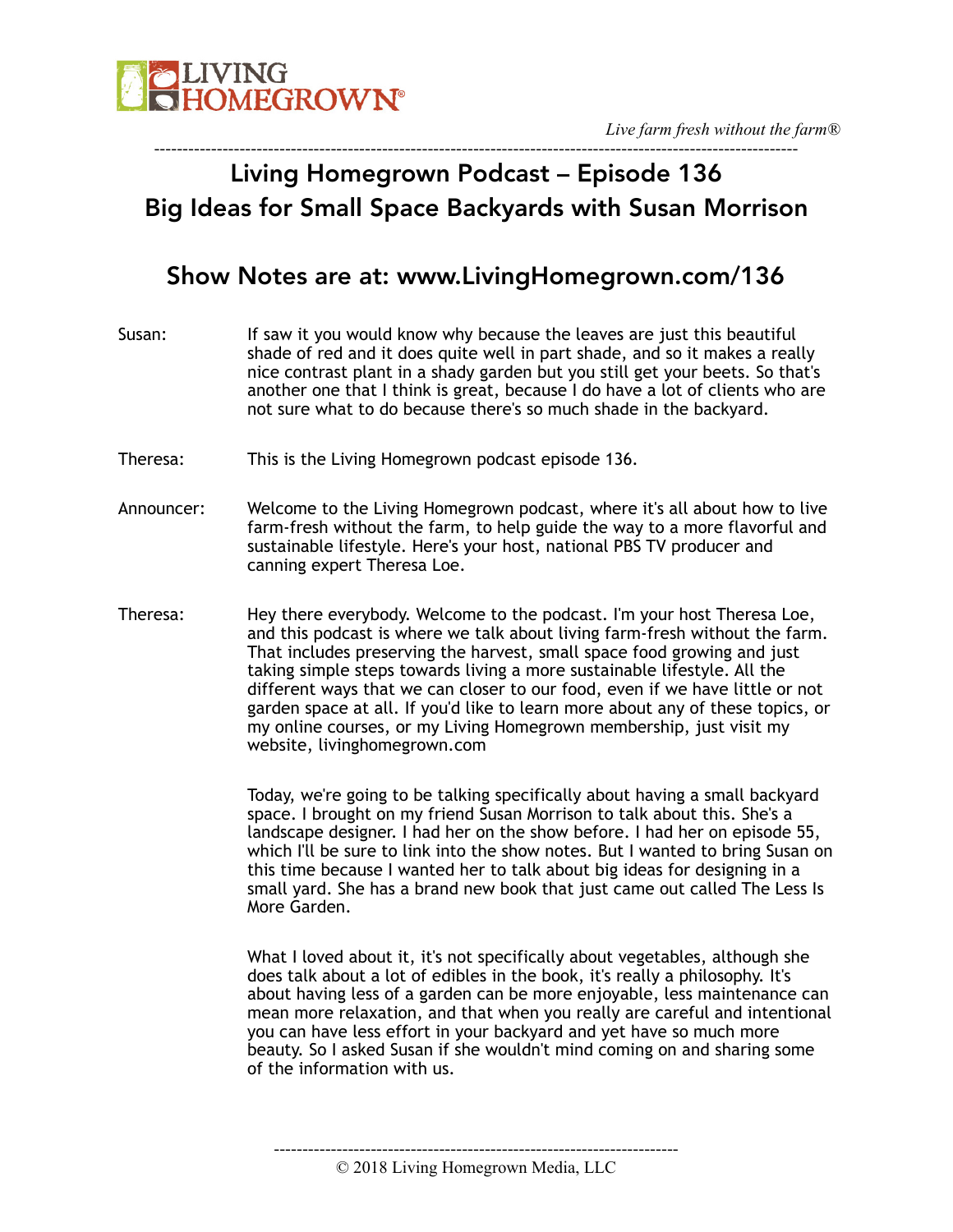

In particular, in how we can adapt some of the design techniques with our vegetables and our edibles that we might have in our gardens. And you know, I don't think it matters how long you've been gardening in your backyard. It may be that you a brand new garden, or it may be like me, where I've been gardening in the same space for a very, very long time. Sometimes we kind of need to just look at our backyards with a fresh set of eyes and look at it in a different way in order to revamp it and enjoy it more. That's really what Susan talks about. She gives us some really concrete ways to look at our backyards, because the reality is that most of us don't have acres and acres to work with.

-----------------------------------------------------------------------------------------------------------------

And actually, having acres and acres to garden and design in can be a little overwhelming, but when we are just looking at our small space we have to be really intentional with everything that we do or it can end up being just a jumbled mess, which of course we don't want. So I had Susan come on, and what she shares with us are the three most important questions that we should ask ourselves before making any changes to our backyard and also some really simple things like some adjustments that we can make to our raised beds to make them more inviting and usable in our backyard space, and an important consideration for any rock that we might put in our yard. This one I thought was really clever, something I never really thought about.

And also, Susan even shares a couple of her favorite vegetables that actually double as super magnificent garden features. I will have in the show notes for the episode everything that we talk about. To get to the show notes you just go to livinghomegrown.com/136 and I'll have everything there for you.

Let me tell you a little bit about Susan in case you didn't hear her on episode 55, which was about attracting pollinators to the garden. I will also link to that in the show notes. Susan Morrison is a landscape designer and she's nationally recognized for being an authority on smaller sized outdoor spaces. She specializes in teaching people how to make a big impact even if they have a really tiny backyard.

Now Susan lives in the Bay area of northern California and she's the coauthor of the bestselling book, Garden Up! Smart Vertical Gardening for Small and Large Spaces, and we featured her on our PBS show, Growing a Greener World a couple years ago. So I will also link to that in the show notes.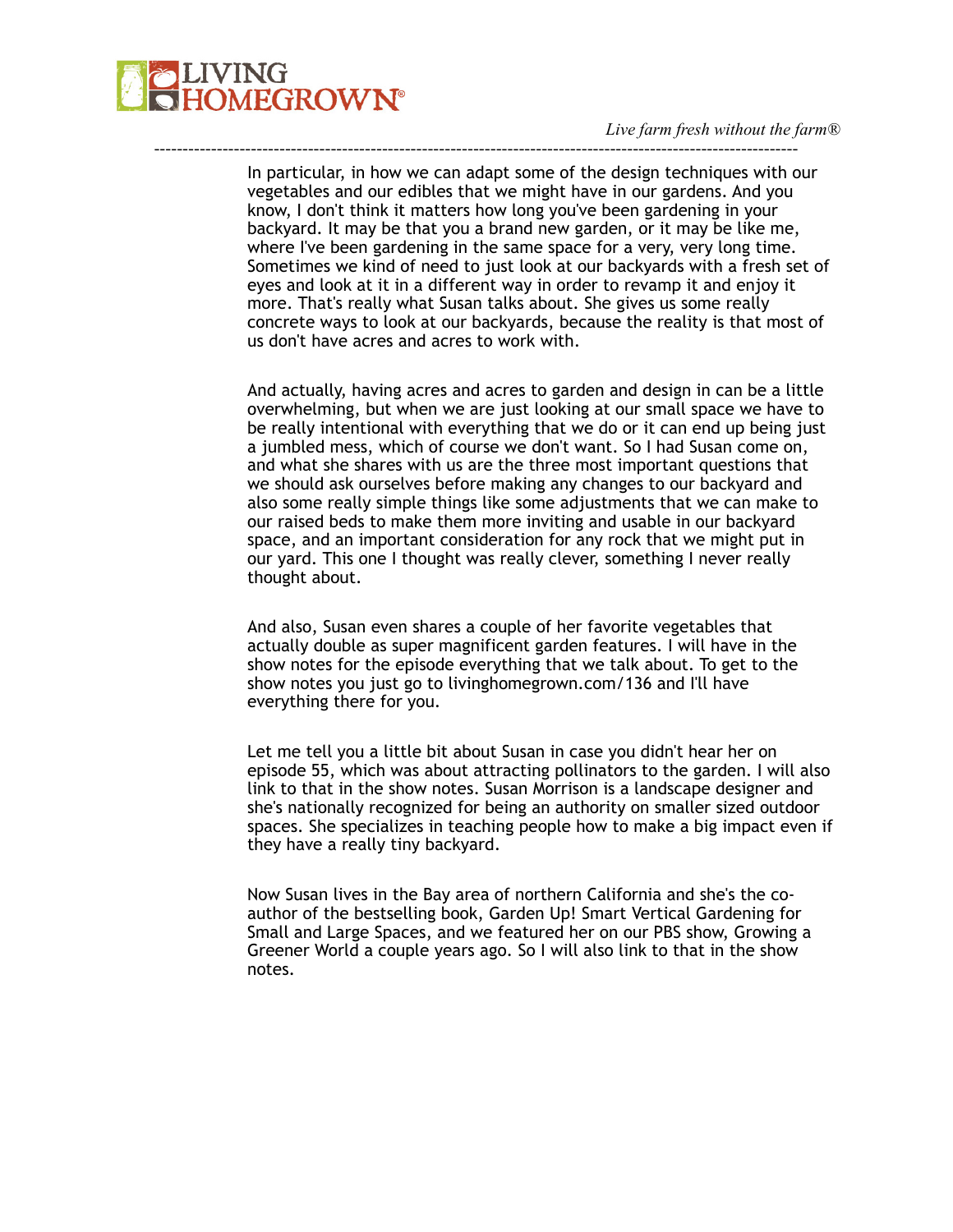

She has recently published her latest book, which is, The Less Is More Garden, Big Ideas for Designing Your Small Yard. Now you can also find Susan in a lot of magazines and a lot of websites. I will link to those also in the show notes, but she's featured in the San Francisco Chronicle, Cottages and Bungalows and Fine Gardening Magazine, just to name a few.

-----------------------------------------------------------------------------------------------------------------

So I think you're really going to enjoy this particular podcast episode because she makes us look at our gardens in a really different way, from a designer's perspective. And it doesn't take much to make a bit difference. So I think you'll like all of her tips and hints.

Now before we get started, I have one last thing to tell you, and that is that this particular episode is brought to you by my group coaching program, Level Up. As you probably know, I have several online courses geared towards helping you live a farm-fresh lifestyle without the farm. But you may not know that I also have courses for creative entrepreneurs within the garden, food and wellness space.

My mission is to help them setup successful online businesses so that they can reach more people with digital products just as I have. If you have ever considered teaching what you know online I created something special to help you. It's a PDF called, The Five Signs You're Ready to Digitize Your Expertise. What I love about this PDF is that it has a section at the end that will help you narrow down a good topic for an online product, whatever that may be. If you'd like to get a copy of this completely free resource, I have it all setup for you at livinghomegrown.com/free. You can download it there and get started.

Okay. So are you ready for today's interview with Susan Morrison? All right, here's our conversation, where we dive into big ideas for designing your small backyard.

Hey Susan, thanks so much for coming back on the show.

Susan: I'm excited to be back.

Theresa: Good. Your new book, I really loved it. A lot of times I'm covering garden books that just deal with edibles, and I really love bringing you back because your books talk from a design aspect, and a lot of people might not be thinking, "Well, I'm doing vegetables, I don't really need to design." But oh my gosh, what a difference it can make in our backyards and in our enjoyment of our backyards. So thank you for coming on and tackling small spaces with us on this podcast. I'm really excited to have you here.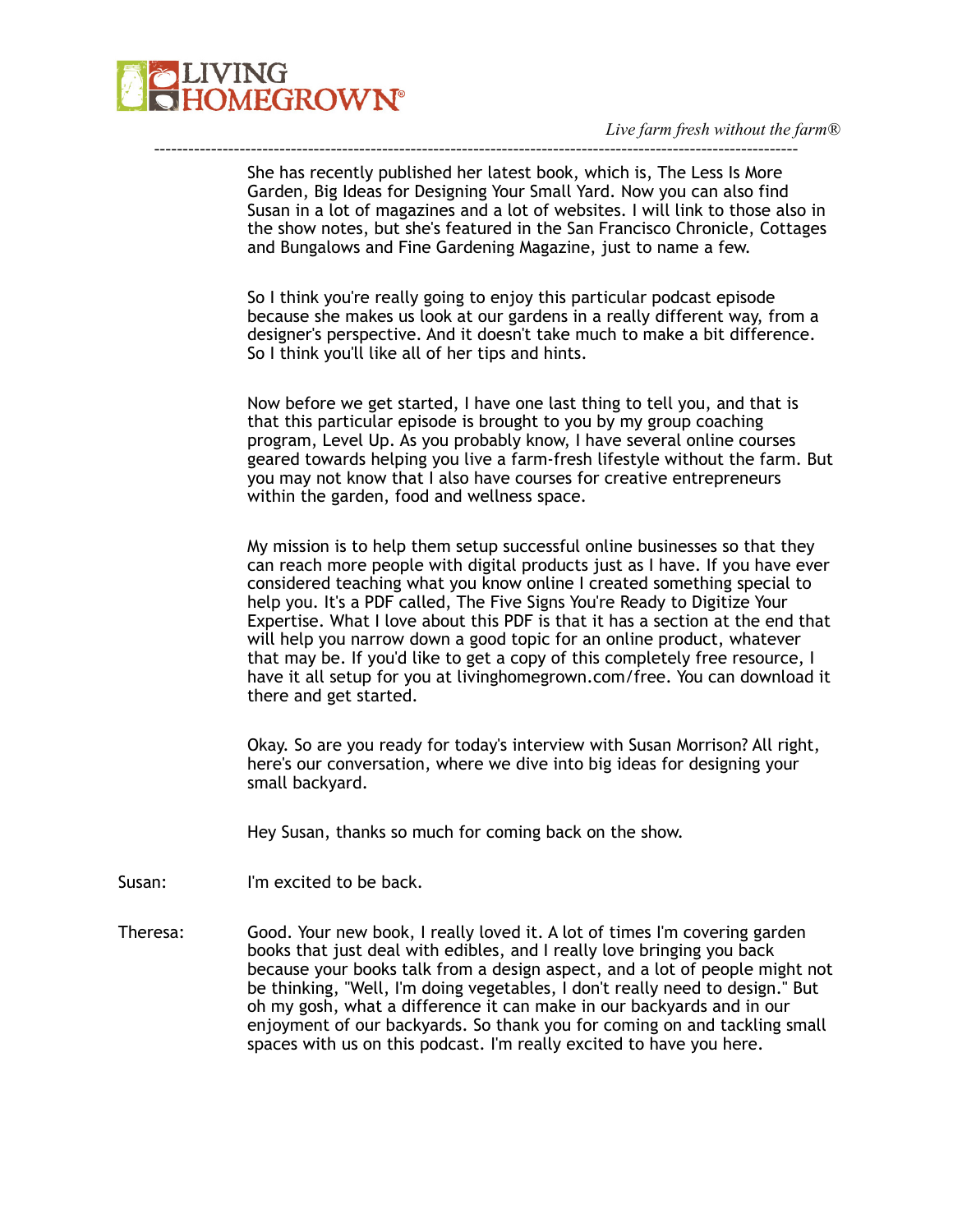

| Susan:   | Well you know, it's a topic I'm very fond of, so you picked the right one.                                                                                                                                                                                                                                                                                                                                                                                                                                                                                                                                                                                                                                                                                                                                                                               |
|----------|----------------------------------------------------------------------------------------------------------------------------------------------------------------------------------------------------------------------------------------------------------------------------------------------------------------------------------------------------------------------------------------------------------------------------------------------------------------------------------------------------------------------------------------------------------------------------------------------------------------------------------------------------------------------------------------------------------------------------------------------------------------------------------------------------------------------------------------------------------|
| Theresa: | Okay, perfect. Well, why don't we start by having you tell everybody a little<br>bit abour your background as a designer. Like, how long have you been<br>doing this? Because you kind of specialize in small spaces, making a big<br>impact with small spaces, don't you?                                                                                                                                                                                                                                                                                                                                                                                                                                                                                                                                                                               |
| Susan:   | That's correct. I've actually been designing, gosh I think about 15 years at<br>this point. You know, here in California smaller backyards are very common,<br>and they've become common really all across the country because houses<br>are getting bigger and lot sizes are getting smaller. So truthfully, I don't<br>even think that you need to specialize in small spaces, I think small spaces<br>just come with the territory at this point. But for me, it goes beyond my<br>experience as a landscape designer and it's also just about my experience<br>as a home owner. Because the house that I lived in for 16 years was a big<br>house on a little lot with the backyard that was only 18 feet deep by 60<br>feet wide. And so a lot of my interest in the topic has been because I spent<br>so many years experimenting in my own space. |
| Theresa: | Yeah. I read that in your book and it made me feel better because you<br>talked about how you started out making the mistake of trying to design<br>the way a larger landscape is designed. Could you tell that story about how<br>you started out with the wrong mindset when you were looking at your<br>smaller backyard?                                                                                                                                                                                                                                                                                                                                                                                                                                                                                                                             |
| Susan:   | Yeah, I can share that story. I grew up in southern California and in an older<br>neighborhood. At that point in time, it was common to have small houses<br>on big lots. So I grew up in a family of four in a 1,600 square foot ranch<br>style home, but we never really felt cramped because we had this big<br>backyard with a swimming pool and patios and vegetables and fruit trees<br>and a lot of lawn. I had a great, happy childhood. So when my husband and<br>I bought our first house I tried to recreate that, but I really wasn't taking<br>into consideration was that not only did I have a small budget, but my<br>backyard was much smaller. So what I wound up with was a lot of lawn and<br>not a whole lot else.                                                                                                                  |
| Theresa: | Yes, yes. I started out that way too so I totally can relate. Well, in your<br>book you talk a lot about your philosophy that when we have less space we<br>can have more enjoyment and less maintenance but more relaxation. One<br>of the areas that you cover was a lifestyle garden, and that totally piqued<br>my interest because to me growing food and spending the time that I spend<br>in my backyard makes my garden a lifestyle garden, but I thought maybe<br>we should start with having you explain what exactly is a lifestyle garden to<br>make sure I'm on the right track here.                                                                                                                                                                                                                                                       |

-----------------------------------------------------------------------------------------------------------------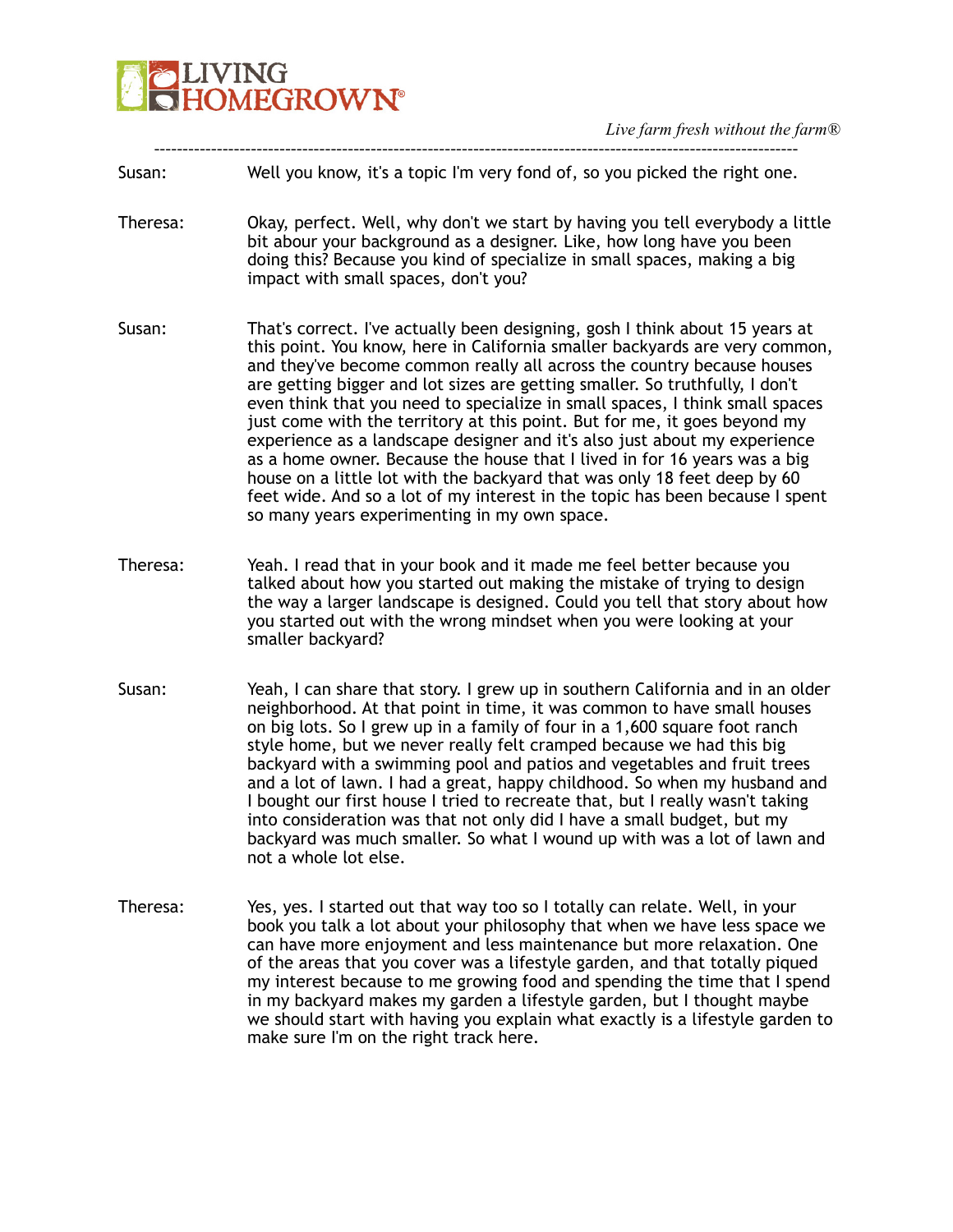# **PLIVING**<br>**CHOMEGROWN V**

*Live farm fresh without the farm®* 

| Susan:   | I think you are on the right track. What I find with my clients when we<br>meet for the first time is that there is this tendency to jump right to the<br>practice. So they'll begin with the laundry list of things that they want to<br>include in the landscape, whether that is a hot tub or planting beds or<br>maybe a modest-sized lawn. The problem with that approach is it doesn't<br>really take into consideration how we want to use the space and how we<br>want to feel in the space.                                                                                                                                                                                                 |
|----------|------------------------------------------------------------------------------------------------------------------------------------------------------------------------------------------------------------------------------------------------------------------------------------------------------------------------------------------------------------------------------------------------------------------------------------------------------------------------------------------------------------------------------------------------------------------------------------------------------------------------------------------------------------------------------------------------------|
|          | And so what I like to do is ask a series of questions to help us drill down and<br>figure out, what is that you really want to get out of this backyard? And<br>then that's going to drive what we put into it and where we put those<br>things. And so the philosophy that I've come up with that helps us get to<br>that point is what I call the three W's. The three W's are, what will you be<br>doing in the garden? When will you be outside? And, who will be with you?                                                                                                                                                                                                                      |
| Theresa: | That makes perfect sense. So it's really how we're going to be using it and<br>how we're going to be spending our time out there.                                                                                                                                                                                                                                                                                                                                                                                                                                                                                                                                                                    |
| Susan:   | Exactly. Those three points, I think probably the first one, what will you be<br>doing outside, is the most important, and sometimes it seems really<br>obvious. You know, someone will say, "Well, okay. I need a place to sit, so of<br>course I need a patio." But even something as straightforward as a patio is<br>going to take on a different shape and a different set of characteristics it<br>it's something that you're going to be using say for family dining or the<br>entertaining, versus something more intimate, a place where you want to<br>relax and read a book, and maybe have a quiet conversation with one other<br>person.                                                |
| Theresa: | Absolutely. That even comes into play, like how much you're going to be<br>cooking outside. Like, if you really barbecue a lot versus maybe you only<br>got out there once a year.                                                                                                                                                                                                                                                                                                                                                                                                                                                                                                                   |
| Susan:   | Exactly. Those are thank you important questions to ask, and in fact the<br>more you can drill down with these questions, the more powerful the whole<br>idea of the three W's will be for you. So yeah, grilling is something that a<br>lot of people like to do outside. So if you like to grill frequently then one<br>thing that I might suggest is, "Well, let's put more of our design budget<br>towards the grill space," because you know that you're going to use that.<br>And if you like to grill year round, then I might suggest that we place the<br>grill section closer this the backdoor, closer to the kitchen door, and that<br>we provide some sort of protection from elements. |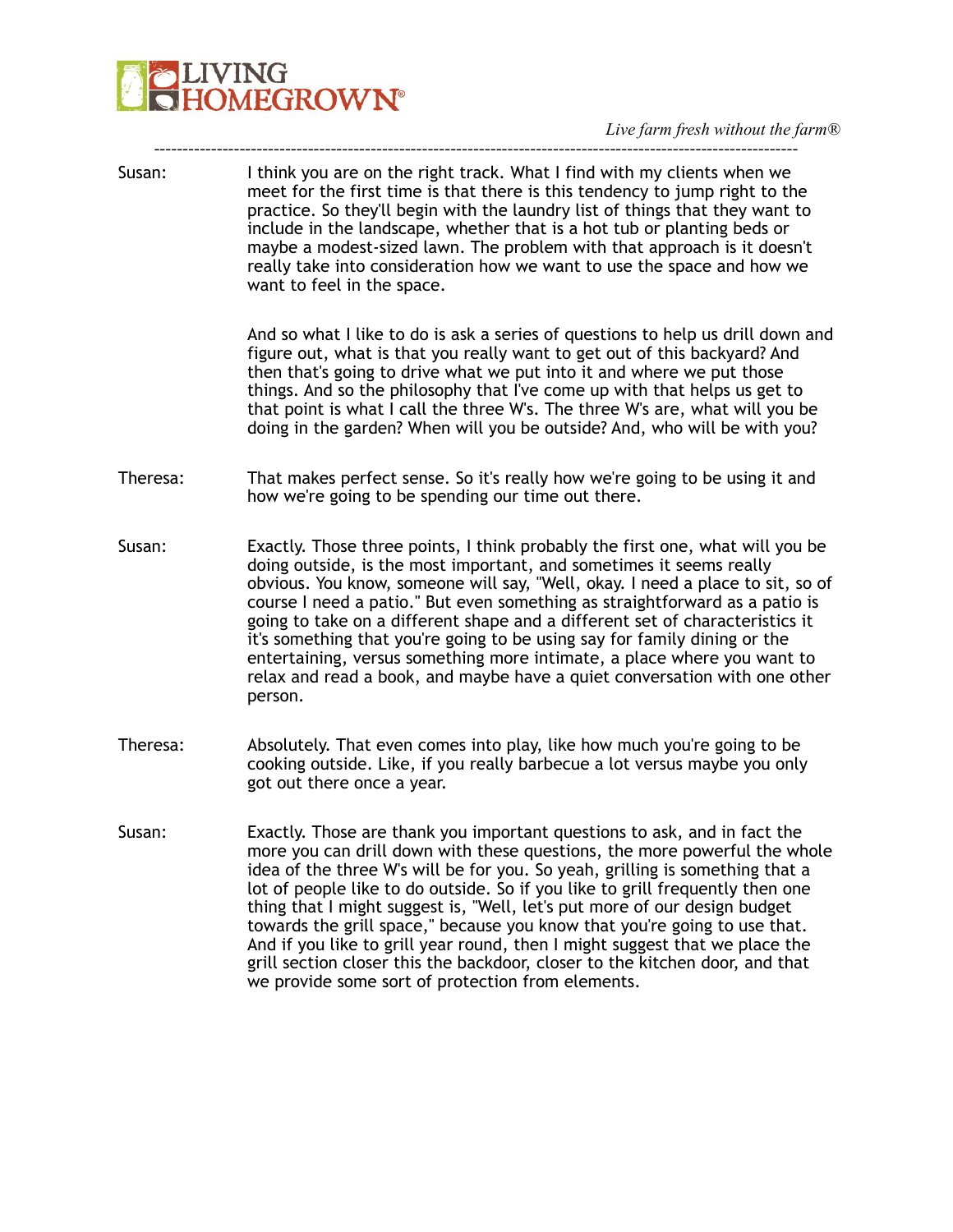

I think it's not just that, it really goes beyond just the practical aspects of a grill space, and also if you like to cook outside that starts to be a reflection of you and your personality and what you want people to see. So what I might suggest in addition to that that we do, is maybe have a container with a small citrus tree or a fruit tree close by, or a container that includes cooking herbs so you can do that really cool, "Oh, I'll just snip a little thyme here to drizzle on my vegetables," while you're cooking. Those are the things that not only make a garden more enjoyable to be in, but much more of a personal experience.

Theresa: That makes so much sense. Yeah, you'd want to have a lot of your edibles really close to you so that you ... You wouldn't want to put it way at the back far corner, you want to have it right there. Plus, that also gives you something to talk about when you have someone out there and you're grilling. I love the idea of, "I'll just reach over here and add a little rosemary." Very impressive.

-----------------------------------------------------------------------------------------------------------------

- Susan: Exactly, exactly.
- Theresa: Yeah, that's really good. And who you are with, that I think would come into play like if you have kids you need kind of a play area, versus if maybe you just have your girlfriend's over all the time and you want to have a space to have wine and cheese and crackers in the garden.
- Susan: Exactly. Kids are definitely something to plan for, whether that's kids or whether it's grandkids. One of the challenges in a small space is some of the typical kid-friendly things that we think of, like a lawn, often aren't really practical. One of the things that I will sometimes have to work with the client to rethink is, if you don't have enough room that the lawn can be large enough that you can really play a game on it, then sometimes it's better not to have a lawn at all.

Instead, if you're fortunate enough to live close to a park, use that more running games and playing games. Instead, create areas in your backyard that are more about creative play. So you know, any sort of a meandering path that has space where you can push something or you can ride a tricycle is probably going to get used more than a lawn will anyway. Or even creating some kind of a craft area, or maybe even a little garden patch, because I'm assuming your listeners are gardeners. You know, let's start growing that next generation of gardeners are quickly as we can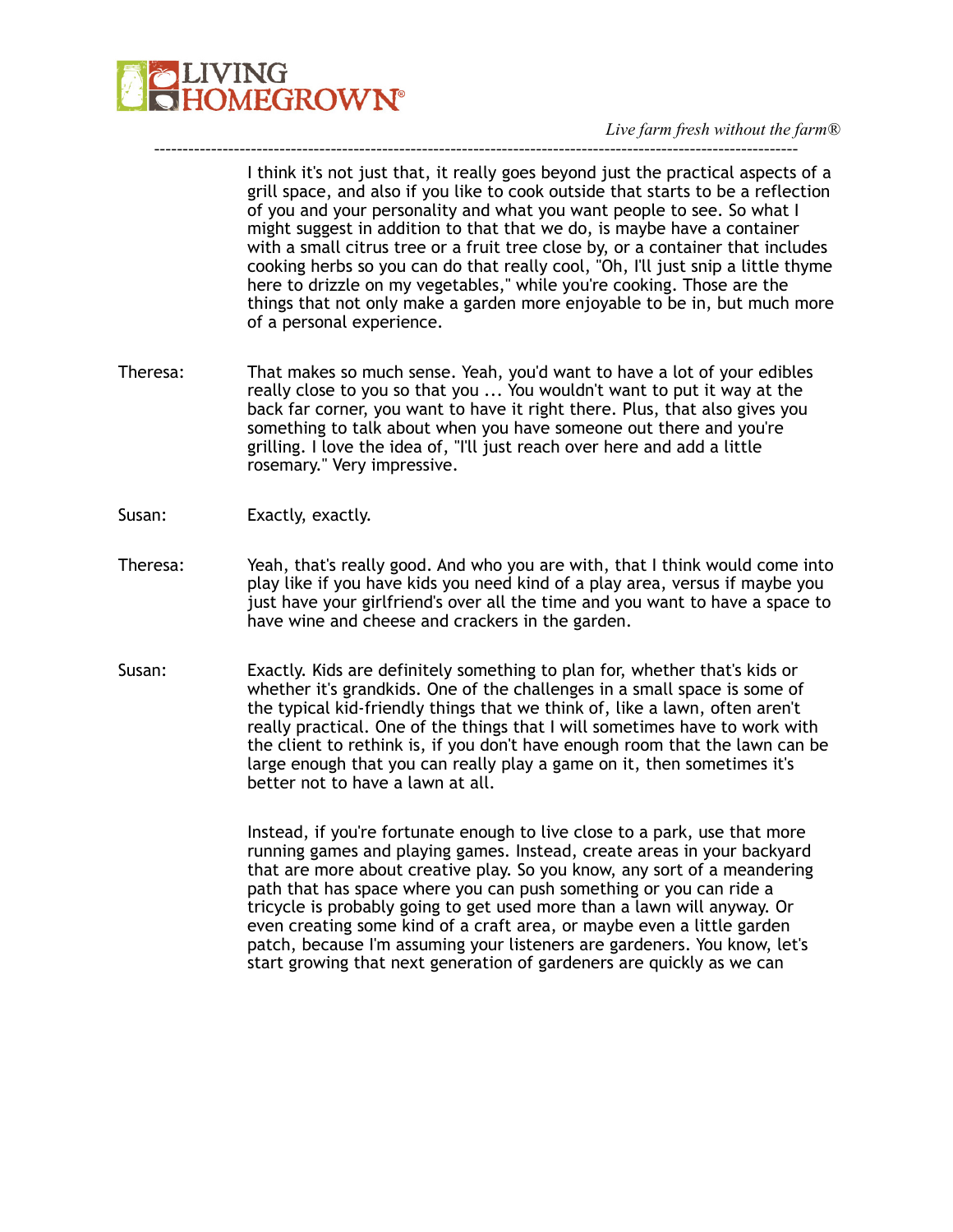*Live farm fresh without the farm®* 

Theresa: Yeah, absolutely. You could even be planning for doing like a bean teepee or having some sort of a fort area, where they could play and explore. I know in my backyard when my boys were little we had kind of a mud pit, where the kids had their trucks. When I was gardening and weeding, they would just be in this little mud ... it wasn't a sandbox, it was a mud pit, because they always wanted to have water in there. They were real gardeners because we were gardening too, but they loved to get really dirty, being boys. And so I just gave them a spot for that so that they were doing it in my flower beds, and it worked out great.

-----------------------------------------------------------------------------------------------------------------

Susan: I love that idea. I think that's a fantastic idea. Well you know, the other piece of it too is you need to think about safety. I really enjoy having a water feature in a garden. And you know, there is a photo in the book that shows a water feature that I designed and I was careful to have an inground reservoir so that there was no standing water. There was no question that anyone could fall in.

> The clients that I designed this for actually are grandparents, and one of the things that makes me laugh because this gets safety and creative play in the same idea, is that this type of water feature is one that has water that spills down the sides, so it doesn't actually splash. But it didn't take their oldest grandchild long at all to figure out that if she put a little pebble on the top of that it would redirect the water and create something that they could run through.

- Theresa: That's funny.
- Susan: So even if you don't come with a creative play idea, kids can often figure that out for themselves.
- Theresa: Absolutely. Well, I guess the thing that really came across when I was reading the book is that it gave me a lot of ideas that I can use even though I grow vegetables. Your book wasn't specifically about vegetable growing but you do talk about that and having edibles in there. It made me realize that there are a lot of different ways that we can make an edible garden more enjoyable and more beautiful. One of the things that you've mentioned that I had never really considered was when we talked about raised beds and giving a place to sit on the edge of those raised beds.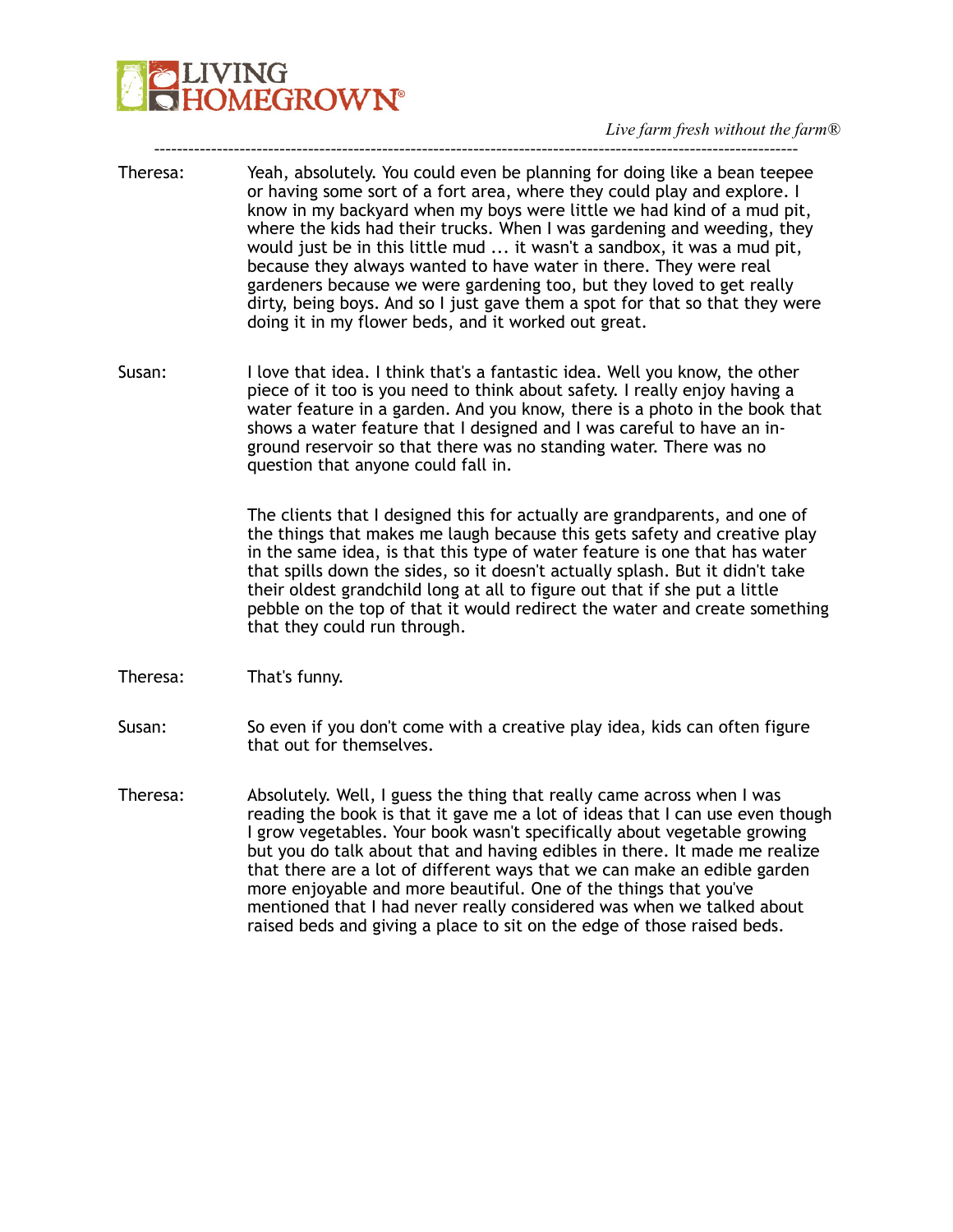- ----------------------------------------------------------------------------------------------------------------- Susan: Yeah. One of the concepts that I explore in the book is this idea of doubleduty design. I think we talk about that a little bit when I was on your podcast previously. In small gardens things, you really need to do more with less because you only have so much space. And so if you have raised beds, one small change, which is just making them higher, is a great way to have them double as seating. So instead of doing a more traditional 12 inch raised bed, if you go up to 18 inches that's actually about what a chair height is and it's comfortable to perch on. When you do that, what you want to do then as well as have enough of a lip, and even a six inch lip is enough, so that someone can actually perch there and sit and enjoy the space. Of course that's practical for you as the gardener as well because it means a lot less bending over when you're working in the vegetable patch, and so it makes it more comfortable for you as well. Theresa: Yeah, absolutely. You even talked a little bit about if you are near like a barbecue area you could have something else that people sit on that's near an edge of your garden, like a stone or a rock. It was like, "Oh, I hadn't even thought of that." A big rock could have an area that's flat so that you could sit on that as well.
- Susan: Absolutely. When I put landscape rock into a client's design, depending on where it is, if it's going to be close to a patio or if it's close to a water feature, or also if it's going to be in a specifically kid-friendly area, I'll actually specify, "choose a flat seat rock." They're very easy to get and it just makes a fun unexpected place to perch.
- Theresa: And also you talk in the book about the different things that we can grow that can add interest, and of course there's the seasonal colors and things like that, but you did actually talk about edibles and herbs and things like that, having that in our flower beds and using them as ornamentals. Which is something that I do in my front yard. My front yard is edible but it is landscaped as if it just landscaped.

So I want people to really keep that in mind because herbs, lavender and sage and scented geraniums, even parsley can look so beautiful just used as landscape plants. So when someone is looking at an area of their garden that maybe isn't like rows of veggies, what should they be thinking about in terms of shape or color? What should they consider in order to put something in if they want to add something that's edible?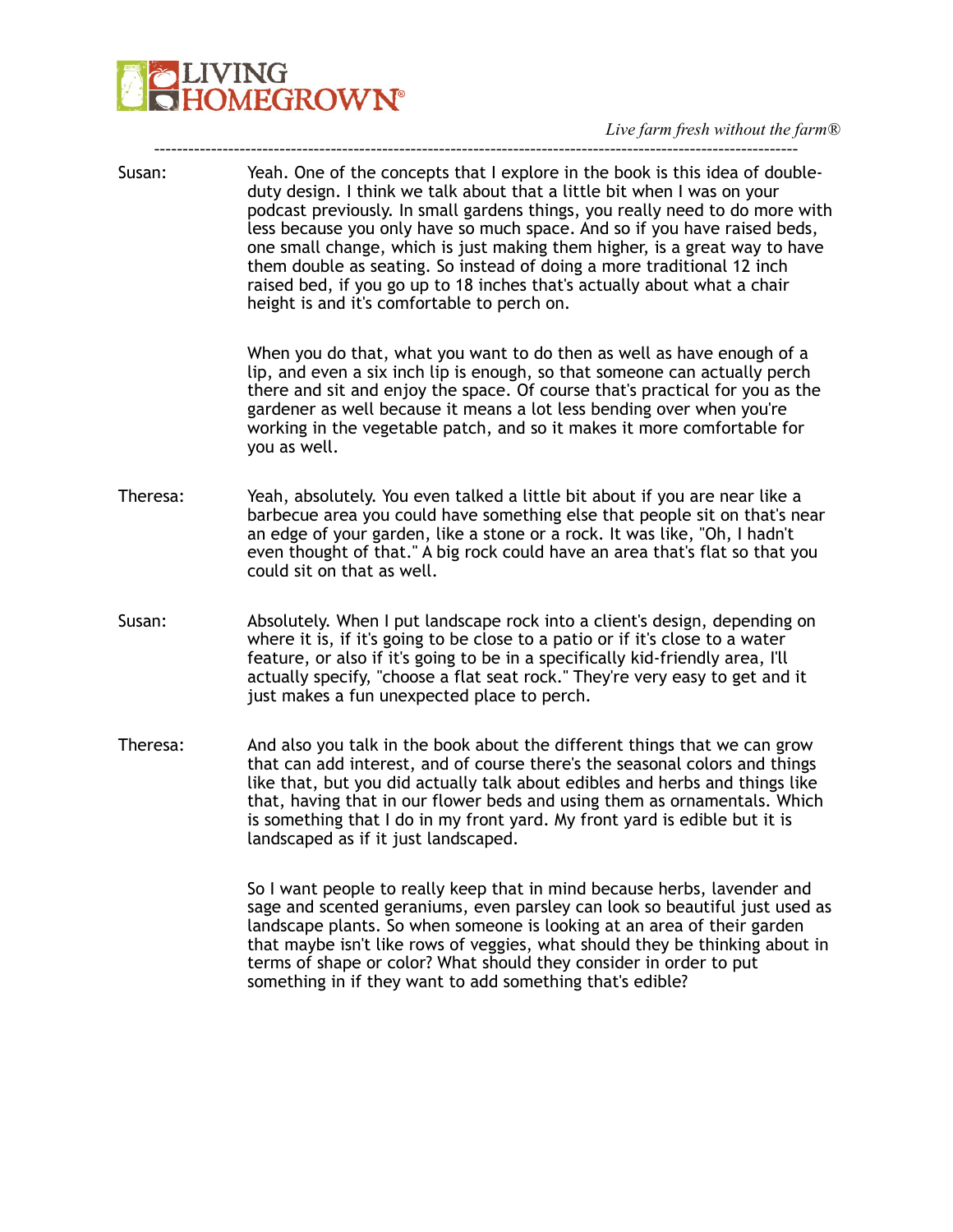

Susan: Well, one of the tenets of good landscape design regardless when you're choosing plants is to emphasize foliage color in addition to flower color. I think edibles can fall into that category really well. For example, if it's a sunny spot in the garden one of my favorite edibles to integrate into the landscape are artichokes, because an artichoke looks like this beautiful silver foliaged shrub and it doesn't look something that you're growing ... You know, it doesn't like I tried to sneak my vegetables in there. It looks like you choose, just because it's so attractive.

-----------------------------------------------------------------------------------------------------------------

- Theresa: It is beautiful, yeah.
- Susan: It is. And if you're willing even to sacrifice a few of your artichokes you'll get an incredible flower as well. That's a good choice, and I would act, I'll even specify [Cultivar 00:21:09] here. I have switched over to imperial star, which is really nice because it's less prickly so it's a little friendlier in the landscape, and also you'll get artichokes in the first year if you're in a place where you can grow this as a perineal versus as an annual.
- Theresa: I didn't know that. I'm writing that one down. I'll be sure to list that in the show notes because they are stunning in the garden to have. The flowers are stunning as well.
- Susan: And you know, there's a second spot in the garden that I think works great with edibles. What often happens in smaller gardens is they have a lot of shade. That's just the reality of being in a built-up neighborhood, and you have trees and people have trees close by. As you know, it's a little trickier to grow edibles in a shade garden. And do one that I'm particularly fond of is a type of beet called bull's blood beet. What I love about it-
- Theresa: That's a great name.
- Susan: Well, if you saw it you would know why, because the leaves are this beautiful shade of red and it does quite well in part shade, and so it makes a really nice contrast plant in a shady garden but you still get your beets. So that's another one that I think is great, because I do have a lot of clients who are not sure what to do because there's so much shade in the backyard.
- Theresa: I love that. Okay, I'm writing that one down too. We'll put that one in the show notes as well. That's great, and I love the name. That's a great name.

Susan: It is. It's catchy.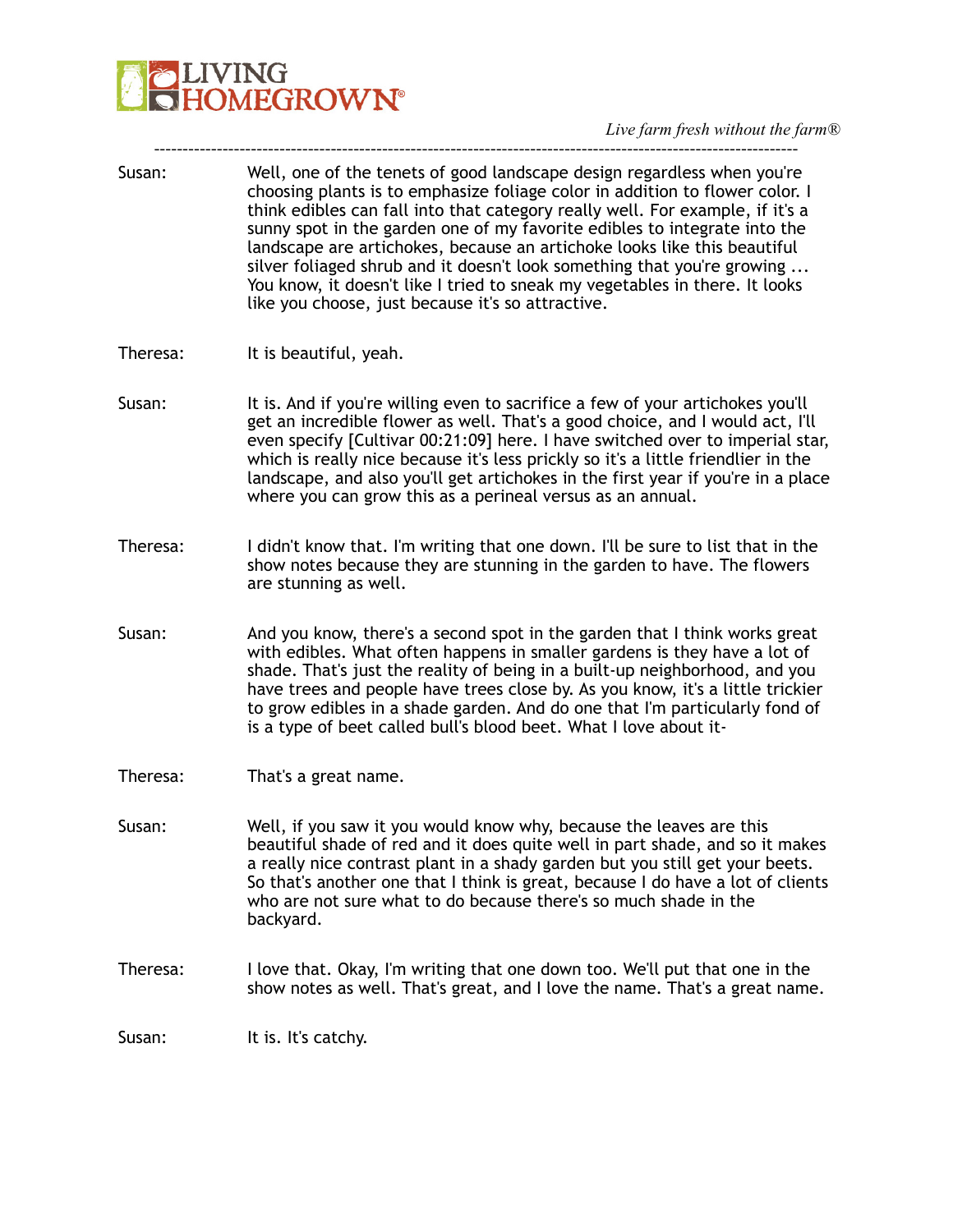

| Theresa: | Well, I know containers are something that we can do a lot to add spice and<br>a little bit of mystery and color to our garden. I wanted to talk to you<br>about containers but before we did talk about that, you are just now<br>coming off of the Northwest Flower and Garden Show up in Seattle and you<br>did some stuff with containers up there. Could you tell everybody what you<br>were working on while you were there?                                                                                                                                                                                                                                                                                                |
|----------|-----------------------------------------------------------------------------------------------------------------------------------------------------------------------------------------------------------------------------------------------------------------------------------------------------------------------------------------------------------------------------------------------------------------------------------------------------------------------------------------------------------------------------------------------------------------------------------------------------------------------------------------------------------------------------------------------------------------------------------|
| Susan:   | The Northwest Flower and Garden Show, it's a such a fantastic show to go<br>to. In addition to the traditional seminars they have this really fun feature<br>that they call Container Wars, where two designers are up on a stage in<br>front of an audience. We go head to head and actually design three<br>containers right there in front of the audience. We don't know what the<br>containers are going to be, what color they're going to be, what plants are<br>going to be available, until we get there. Part of it isn't just to be fun and<br>entertaining while you see these containers going together, but it's also a<br>chance for us to share tips with the audience. So I had a really good time<br>with that. |
| Theresa: | So you have to talk and design at the same time?                                                                                                                                                                                                                                                                                                                                                                                                                                                                                                                                                                                                                                                                                  |
| Susan:   | You have to talk and design at the same time, and the MC enjoys throwing<br>challenges at you. Like, "Okay Susan, you need to design for the next five<br>minutes with one hand behind your back."                                                                                                                                                                                                                                                                                                                                                                                                                                                                                                                                |
| Theresa: | Seriously? That's so funny.                                                                                                                                                                                                                                                                                                                                                                                                                                                                                                                                                                                                                                                                                                       |
| Susan:   | Yes. So it's kind of silly and it's a little bit goofy, but also it was still a great<br>opportunity to interact with the audience and say, "Here are ideas that you<br>can take home."                                                                                                                                                                                                                                                                                                                                                                                                                                                                                                                                           |
| Theresa: | Fantastic. Well, I'd love to have you share some tips for using containers in<br>our garden, because I know when you have a small space sometimes that's<br>the best way to really get some emphasis. So what are some tips we can<br>learn?                                                                                                                                                                                                                                                                                                                                                                                                                                                                                      |
| Susan:   | One of the tips comes directly from the first surprise challenge that I got.<br>That was to discover that all three of my containers were this bright<br>shocking fire engine red. Which is not as you know the easiest color to work<br>with, but it allowed me to share a tip that I use in my clients' garden, in my<br>own garden. And that is, my absolute favorite flower color to use in<br>containers is peach.                                                                                                                                                                                                                                                                                                           |
| Theresa: | Really?                                                                                                                                                                                                                                                                                                                                                                                                                                                                                                                                                                                                                                                                                                                           |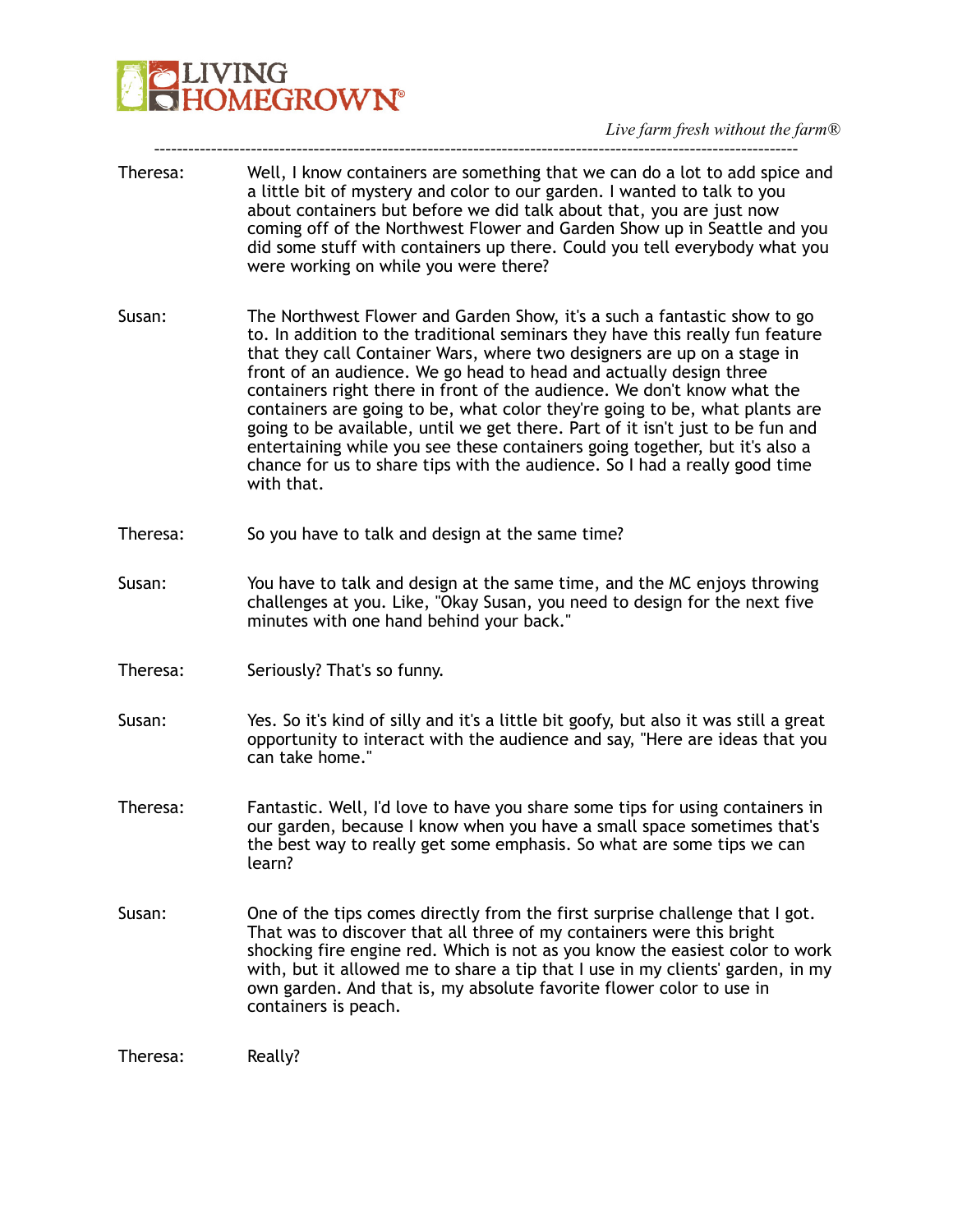# **PLIVING**<br>**CHOMEGROWN V**

*Live farm fresh without the farm®* 

| Susan:   | You wouldn't think peach goes with red but if you look closely at a peach-<br>colored flower, it's typically made up of actually a lot of different colors. So<br>if you think about like a snapdragon or you think about maybe a peace rose<br>and you look closely at it, that has a little bit of yellow and a little bit of<br>pink and a little bit of red all mixed together to get that final shade. And so<br>in fact, it will pull out almost every color that you have in the garden, or it<br>will be a beautiful complement to any blues or lavender that you have in<br>the garden. |
|----------|--------------------------------------------------------------------------------------------------------------------------------------------------------------------------------------------------------------------------------------------------------------------------------------------------------------------------------------------------------------------------------------------------------------------------------------------------------------------------------------------------------------------------------------------------------------------------------------------------|
|          | So I actually used peach, and then because I had those little different<br>shades in it, in the flower choice that I had, even some pinks in my<br>containers. It looked, I guess you're not supposed to say this about your own<br>container design, but you know, it looked really great and it was a surprise.<br>That was a surprise for people. They wouldn't have necessarily thought that<br>that color would work as well as it did?                                                                                                                                                     |
| Theresa: | No, I totally would have never picked pick. I wouldn't have even thought<br>that, but it makes perfect sense because that's how you get peach, is the<br>blending with red. That's-                                                                                                                                                                                                                                                                                                                                                                                                              |
| Susan:   | Exactly.                                                                                                                                                                                                                                                                                                                                                                                                                                                                                                                                                                                         |
| Theresa: | Yeah, that's awesome.                                                                                                                                                                                                                                                                                                                                                                                                                                                                                                                                                                            |
| Susan:   | Exactly.                                                                                                                                                                                                                                                                                                                                                                                                                                                                                                                                                                                         |
| Theresa: | Okay. Cool, what else? What else you got for us on containers?                                                                                                                                                                                                                                                                                                                                                                                                                                                                                                                                   |
| Susan:   | Well, another tip that I gave out is that for me it isn't necessarily always<br>about what you put inside of the containers, it's also about where you place<br>the containers. We talked a little bit about the logic of putting edibles<br>close to where you're going to be using them, but that still encompasses the<br>idea that containers belong on the patio. I actually like to put them out<br>into the landscape. With small gardens I have found that they can be real<br>problem solvers.                                                                                          |
|          | One way that I use them is if it's a mature garden and you've got trees that<br>the roots just completely own the ground. So I had some mature<br>ornamental pear trees that it just was impossible to really plant anything<br>other than very shallow ground covers. So by placing containers out<br>underneath those trees you get around that idea of roots that can't be<br>planted in and you get this really nice beautiful mid-sized focal point that<br>helps make that space a little bit more interesting to look at.                                                                 |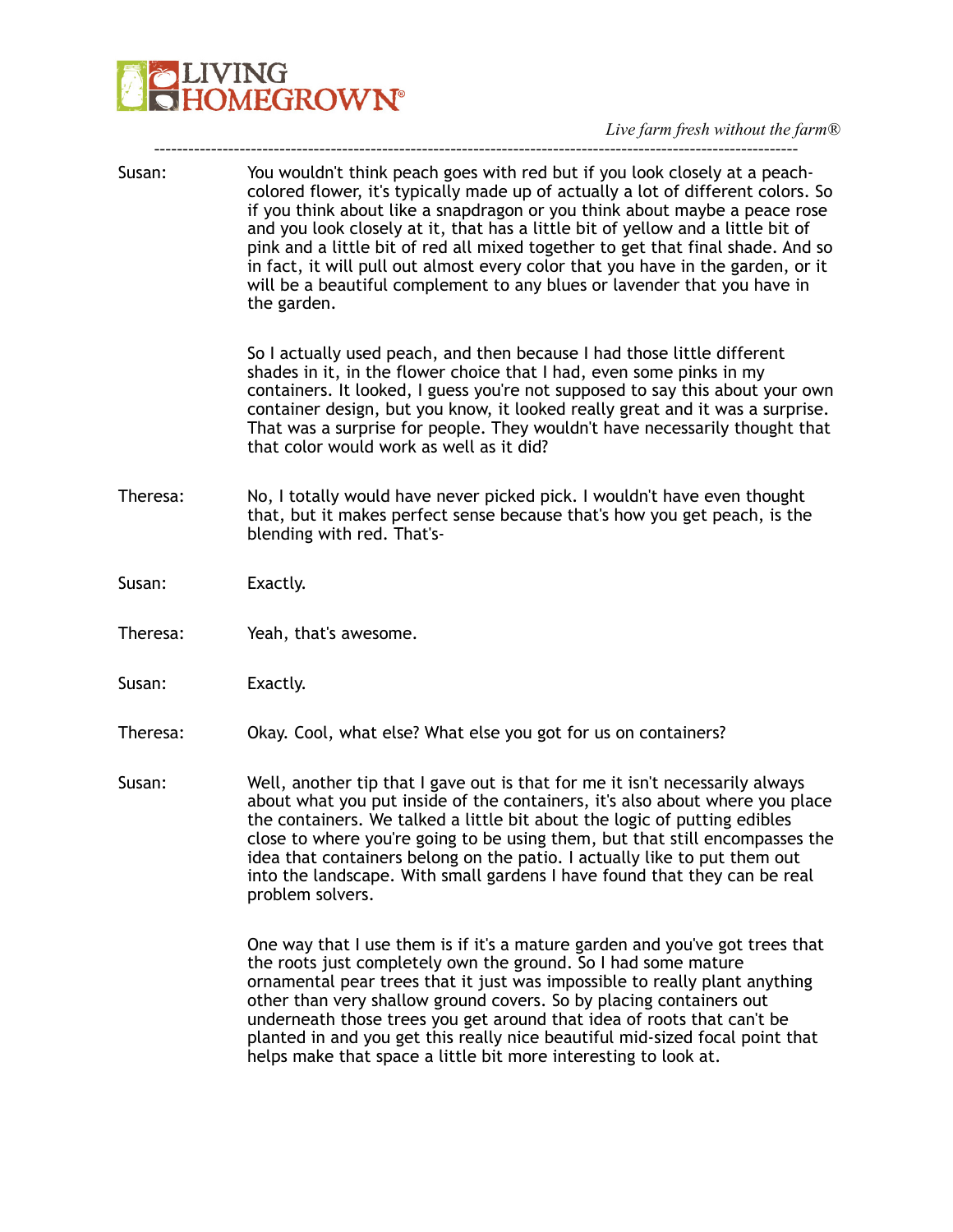*Live farm fresh without the farm®* 

Theresa: Because that has happened to me too in our old property. There was no ... I couldn't plant anything under the tree. It's been there forever. There was maybe a quarter inch of soil and that was it.

-----------------------------------------------------------------------------------------------------------------

- Susan: Exactly.
- Theresa: That's a good idea, yeah.
- Susan: And interestingly enough that was my solution with containers in my old garden, and we moved to a new house two years ago. So now I'm in the opposite situation, where I have a baby garden. How I'm using containers in my baby garden is where I have planted things that are very slow-growing, like I have a few agaves out in the landscape, I've actually positioned containers next to those slow-growing plants so I have an immediate something that's filling in the garden and an immediate bit of height to break up all those low-growing baby plants. But when those agaves finally get going I can just pick up those containers and move them somewhere else.
- Theresa: Yes, totally. That also helps us with anything that we have that's an annual. Like maybe we had some carrots in a certain section and when we finish harvesting them we have this big blank space in the garden and it looks kind of weird. It's so easy to just pick up a container and place it there so you fill in that spot.
- Susan: You're absolutely right. It's a perfect solution for vegetables which go through cycles like that. So you can still look out and see something beautiful, even though whatever was there before is all finished up, all tucked away until the next year.
- Theresa: Right, right. Well I know you say that there's something that you like better than spillers, because what's that phrase that designers always say about spillers and fillers?
- Susan: Yes. There's a definite design standard for containers that you want your thriller, your big beautiful look-at-me plant, your fillers, your medium-size plants, and your spillers coming over the side. But what I find often with spillers is that there's too much spill and people putting spillers all the way around the container, and unless the container's really tall, they tend to come all the way down to the ground and they just kind of completely obscure the container. Which I don't like, I like to see the container as well. So unfortunately it's not as catchy because it doesn't really rhyme, but I like chubby plants. So instead of-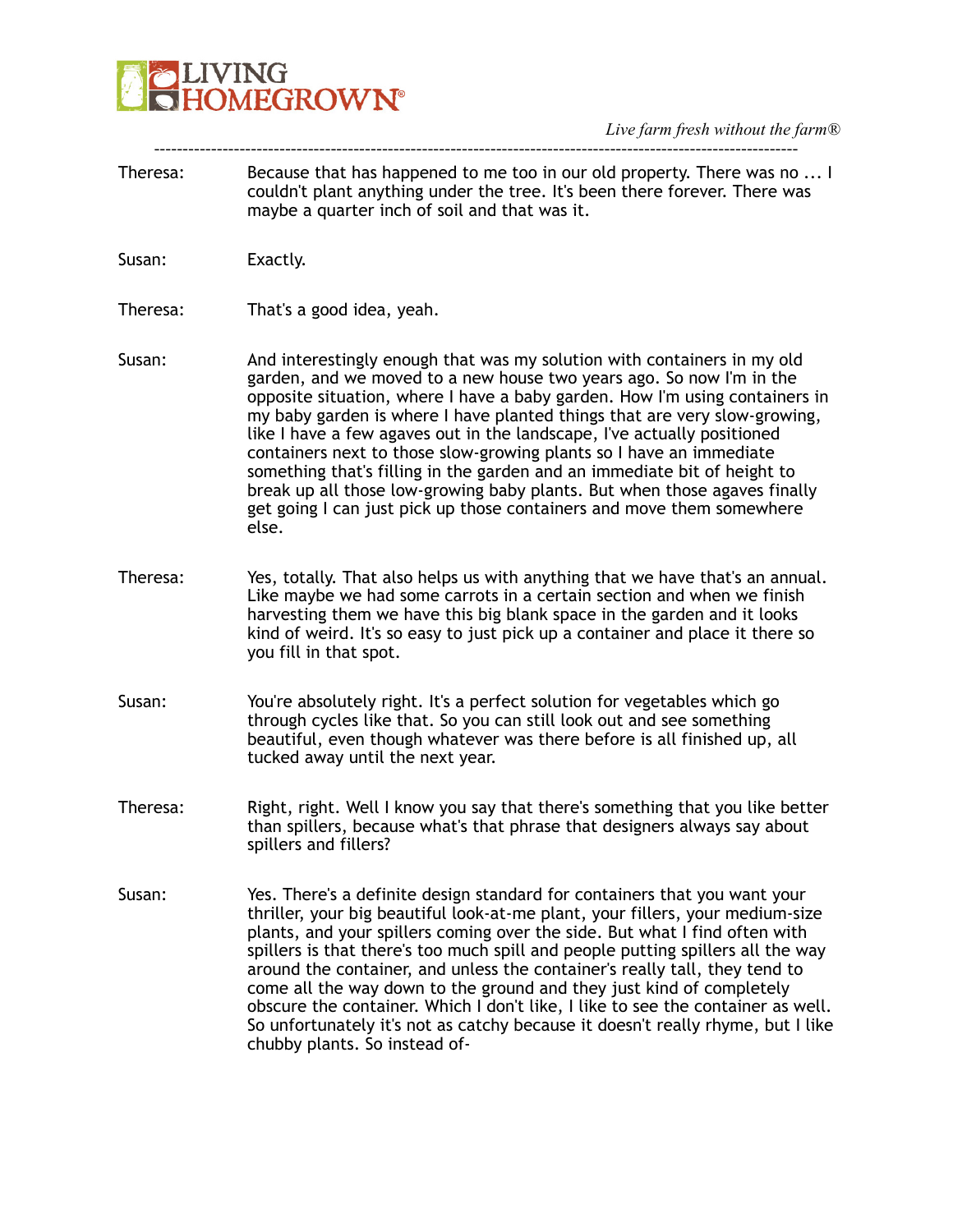# **DELIVING**<br>**CHOMEGROWN®**

*Live farm fresh without the farm®* 

| Theresa: | So thrillers, fillers and chubbies?                                                                                                                                                                                                                                                                                                                                                                                                                                                                                                                                                                                                                                                                                                                           |
|----------|---------------------------------------------------------------------------------------------------------------------------------------------------------------------------------------------------------------------------------------------------------------------------------------------------------------------------------------------------------------------------------------------------------------------------------------------------------------------------------------------------------------------------------------------------------------------------------------------------------------------------------------------------------------------------------------------------------------------------------------------------------------|
| Susan:   | Yeah, exactly, and chubbies. So it doesn't quite roll off the tongue, does it?                                                                                                                                                                                                                                                                                                                                                                                                                                                                                                                                                                                                                                                                                |
| Theresa: | No.                                                                                                                                                                                                                                                                                                                                                                                                                                                                                                                                                                                                                                                                                                                                                           |
| Susan:   | With chubby plants, instead of something that trails all the way to the<br>ground, I like something that kind of pokes its way out a couple of inches.<br>Actually you know, a great plant for that that I use quite a bit in containers<br>is an ornamental form or oregano called Kent Beauty.                                                                                                                                                                                                                                                                                                                                                                                                                                                              |
| Theresa: | I love Kent Beauty. It's gorgeous.                                                                                                                                                                                                                                                                                                                                                                                                                                                                                                                                                                                                                                                                                                                            |
| Susan:   | It's a really fantastic plant. You're still going to get that connection. That<br>spill is what sort of connects the container with the plants on the top, but<br>it's only going to down maybe a couple of inches. So that's my alternative to<br>the traditional spillers, and I think it creates a container that's a little bit<br>more cohesive, and you can still enjoy the beauty of the container that you<br>picked out.                                                                                                                                                                                                                                                                                                                             |
| Theresa: | Absolutely, absolutely. So really, the bottom line is that when we are<br>looking at our backyard, even though we may be growing vegetables it<br>helps to look at it from a different angle or with fresh eyes. I know you say<br>something all the time about how it helps to have someone else look at<br>your garden with you. So if we were wanting to kind of spruce up our<br>garden, is that what you would advise? Is maybe bringing over a friend and<br>having them help you look it over before you dive into moving things<br>around?                                                                                                                                                                                                            |
| Susan:   | I always think having another set of eyes is a good idea. And you know,<br>sometimes obviously people call in a designer for that, for a consultation,<br>but it doesn't need to a be a designer. In fact, I will tell you truthfully, this<br>was true for me in my new garden, every time a designer comes over I ask<br>them what I should be doing. And so even designers really want to get<br>someone else's point of view, because you know, what happens is we look at<br>our gardens but we stop seeing, and that's particularly an issue when<br>everything in your garden is fine, every individual feature that you have in<br>your garden works but you feel like somehow the whole garden does not<br>flow together, it does not work together. |
|          | That can be very difficult when you're in your garden day in and day out, to<br>figure out why that is and why your space doesn't feel connected. So a<br>fresh set of eyes can often immediately spot just a few things that you can                                                                                                                                                                                                                                                                                                                                                                                                                                                                                                                         |

change that will make a big difference.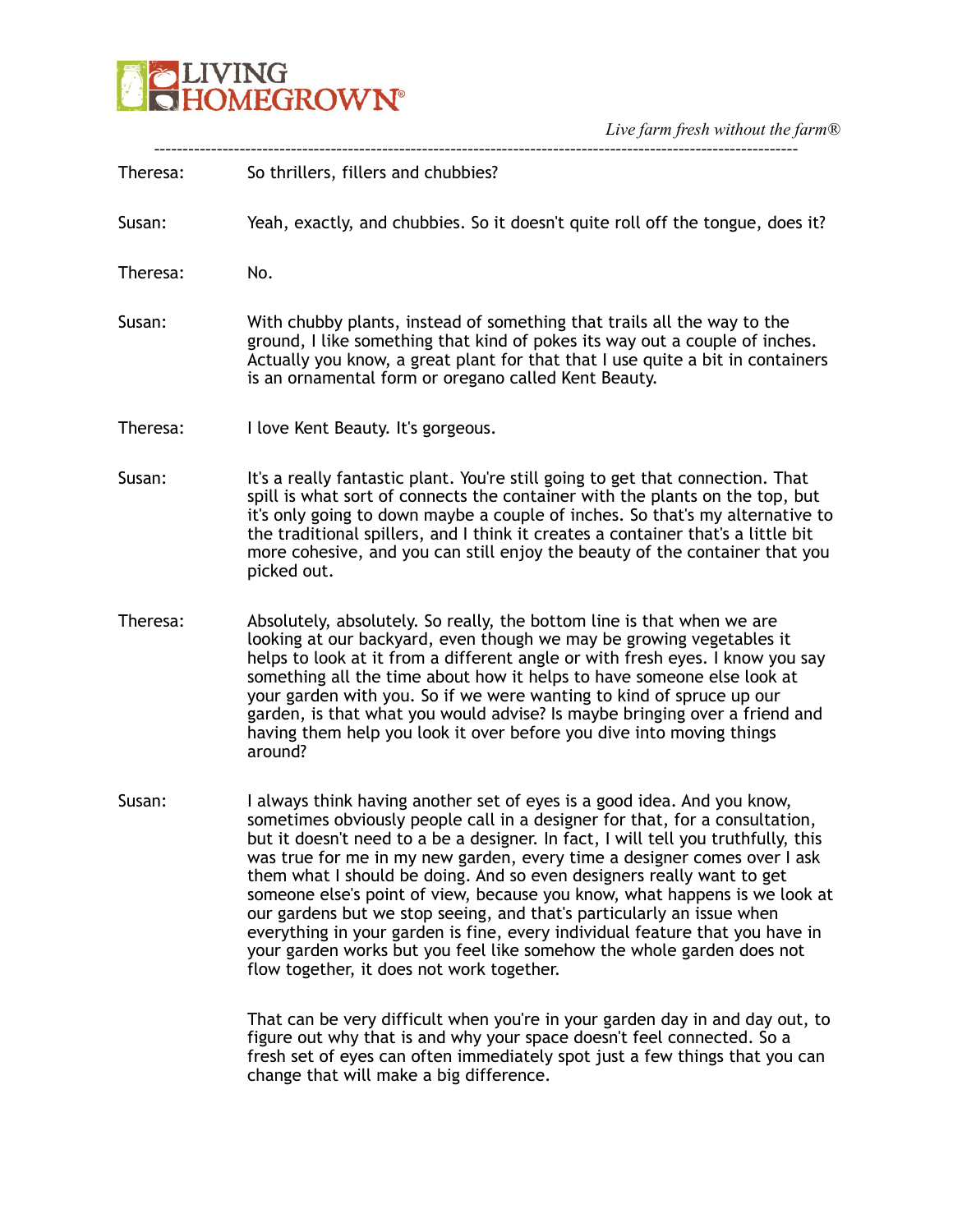*Live farm fresh without the farm®* 

Theresa: Now if we had that feeling, because I've had that feeling before with my garden because sometimes it kind of gets, I don't know, kind of old and haggard. Sometimes you're just like, "It needs a little something." And from a design standpoint I know one thing that has helped me is when I was advised to maybe have something repeating. Whether it was a color or a texture that I kind of repeat in a couple different spots so it would draw my eye. Is that usually the best way to make it kind of come together, is to have something that's the same all over?

-----------------------------------------------------------------------------------------------------------------

- Susan: That's definitely a good way. That idea of repetition is sort of a classic design principle and is important in a small space. It can be more challenging in a small space, particularly for people who love plants, because they don't want to repeat the same thing. They want to go shopping and then they want to get cool new things. So it's also important to know that it doesn't have to be same plant. It doesn't mean that you have to have the same gold colored carex everywhere in the garden. It just means, if gold's a color that I like and that I want to use, I need to make sure I have a little bit of it everywhere, even if it's a different plant every single time.
- Theresa: Got it. So it could be like maybe a certain shade of green or a certain leaf color that repeat, that same color, in different ways throughout the garden.
- Susan: Exactly. Yeah, and it can be shapes as well but I think color I think tends to tie things together a little bit more because color is such a strong effect in the garden. You're going to just see it and feel it and notice it more. And then also, it doesn't have to be just plant color. So you can repeat the color of your plants, you can echo your plants and just include a container or a chair or even throw pillows that you use on your furniture. That's another great way to get those repeats in. And again, you don't have to worry about having the same plant over and over again.
- Theresa: That makes perfect sense, of course. Yeah, so if something maybe that color just isn't blooming everywhere or you don't have that color everywhere, you can use your containers and your furniture. That would be a lot easier than trying to find something else every single season so you could have it all year long. That's really good.

Well Susan, thank you so much for sharing all the information out of your book. The book is The Less Is More Garden. I really loved the photographs in this. I have to tell you that when I was looking through and you would be talking about a design element, and then you had these perfect photographs to show with it, I really, really got a lot of enjoyment and I learned a lot from you book. I so appreciate you coming on and sharing this because I know it helps me and I know it will help the listeners. So thank you very much for coming on the show today.